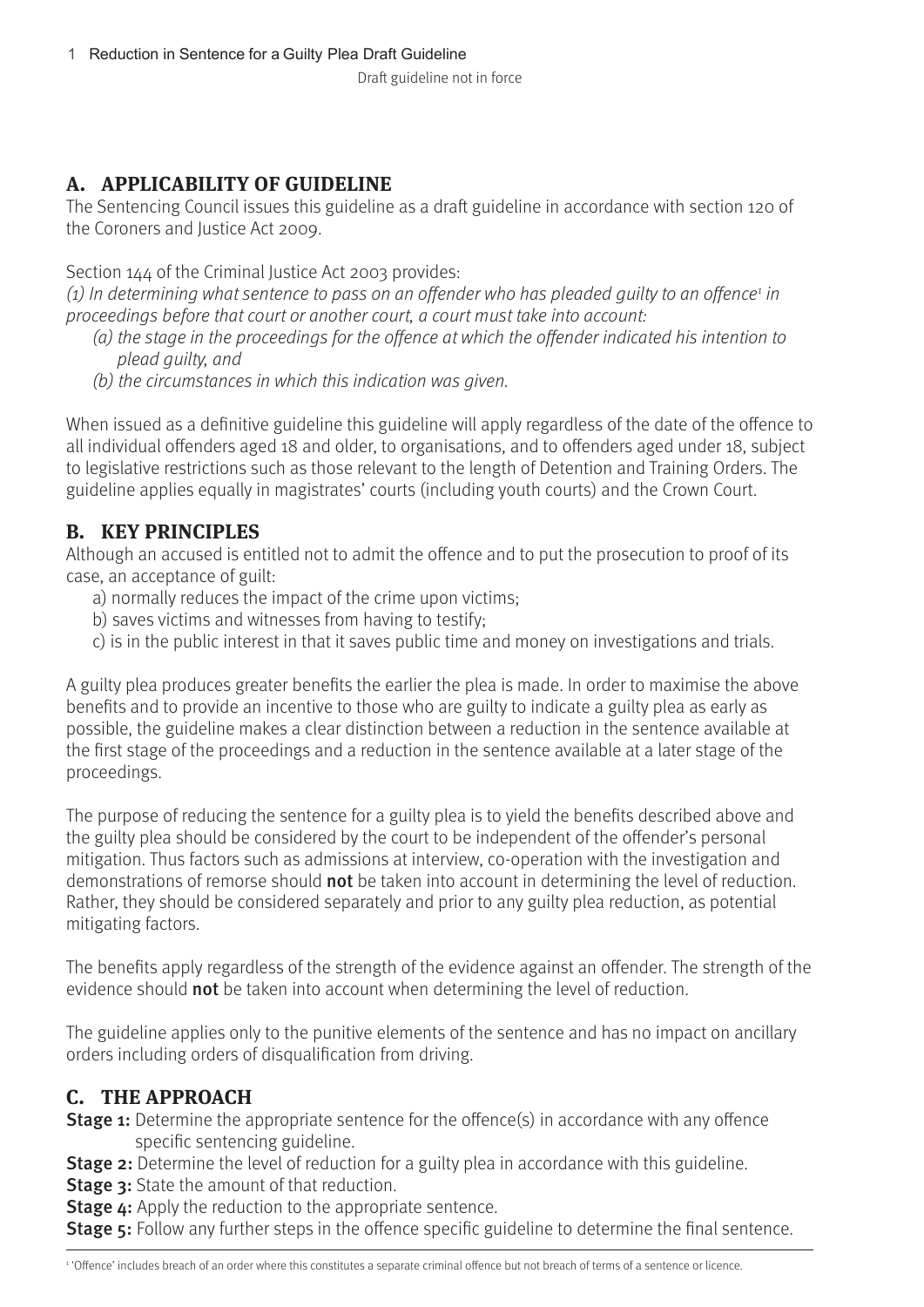# **D. DETERMINING THE LEVEL OF REDUCTION**

#### D1. Where a plea is indicated<sup>2</sup> at the first stage of the proceedings a reduction of one-third

(and not more than one-third) should be made (subject to the exceptions in section F). The first stage will be the first point at which the charge is put to the offender in court and a plea (or indication of plea) is sought.

For offenders aged 18 or older the first stage of the proceedings will be:

- For summary offences up to and including the first hearing at the magistrates' court;
- For either way offences up to and including the allocation hearing at the magistrates' court;
- For indictable only offences up to and including the first hearing at the Crown Court.

For offenders under the age of 18 the first stage of the proceedings will be:

- For offences dealt with in the youth court the first hearing at the youth court;
- For offences sent or committed to the Crown Court as grave crimes the allocation hearing at the youth<sup>3</sup> court **unless** it would be in the interests of justice to treat the first hearing at the Crown Court as the first stage;
- For offences sent to the Crown Court under any other provision<sup>4</sup> up to and including first hearing at the Crown Court.

D2. After the first stage of the proceedings the maximum level of reduction is one-fifth (subject to the exceptions in section F).

For offenders aged 18 or older the one-fifth reduction should be made for pleas indicated:

- For offences dealt with in magistrates' courts  $-$  up to  $14$  days after the first hearing;
- For either way offences sent to the Crown Court for trial up to and including the first hearing at the Crown Court;
- For indictable only offences not more than 28 days after the prosecutor states it has complied with s3 Criminal Procedure and Investigations Act 1996.

For offenders under the age of 18 the one-fifth reduction should be made for pleas indicated:

- For offences dealt with in the youth court  $-$  up to 14 days after the first hearing;
- For offences sent to the Crown Court as grave crimes up to and including the first hearing at the Crown Court **unless** the interests of justice test above applies, in which case not more than 28 days after the prosecutor states it has complied with s3 Criminal Procedure and Investigations Act 1996.
- For offences sent to the Crown Court under any other provision not more than 28 days after the prosecutor states it has complied with s3 Criminal Procedure and Investigations Act 1996.

#### D3. Sliding scale of reduction thereafter

The reduction should be decreased from **one-fifth** to a maximum of **one-tenth** on the first day of trial proportionate to the time when the guilty plea is first indicated relative to the progress of the case and the trial date (subject to the exceptions in section F). The reduction may be decreased further, even to zero, if the guilty plea is entered during the course of the trial. For the purposes of this guideline a trial will be deemed to have started when pre-recorded cross-examination has taken place.

<sup>&</sup>lt;sup>2</sup> A plea is indicated for the purpose of this guideline either by entering the plea in court or by a formal notification of the plea to the prosecution and the court. In cases where the offender is given the opportunity to enter a plea by post (in accordance with Criminal Procedure Rule 24.8) doing so will constitute a formal notification of the plea.

<sup>&</sup>lt;sup>3</sup> For youths jointly charged with an adult the allocation hearing may be in the adult magistrates' court.

<sup>4</sup> s.51A Crime and Disorder Act 1998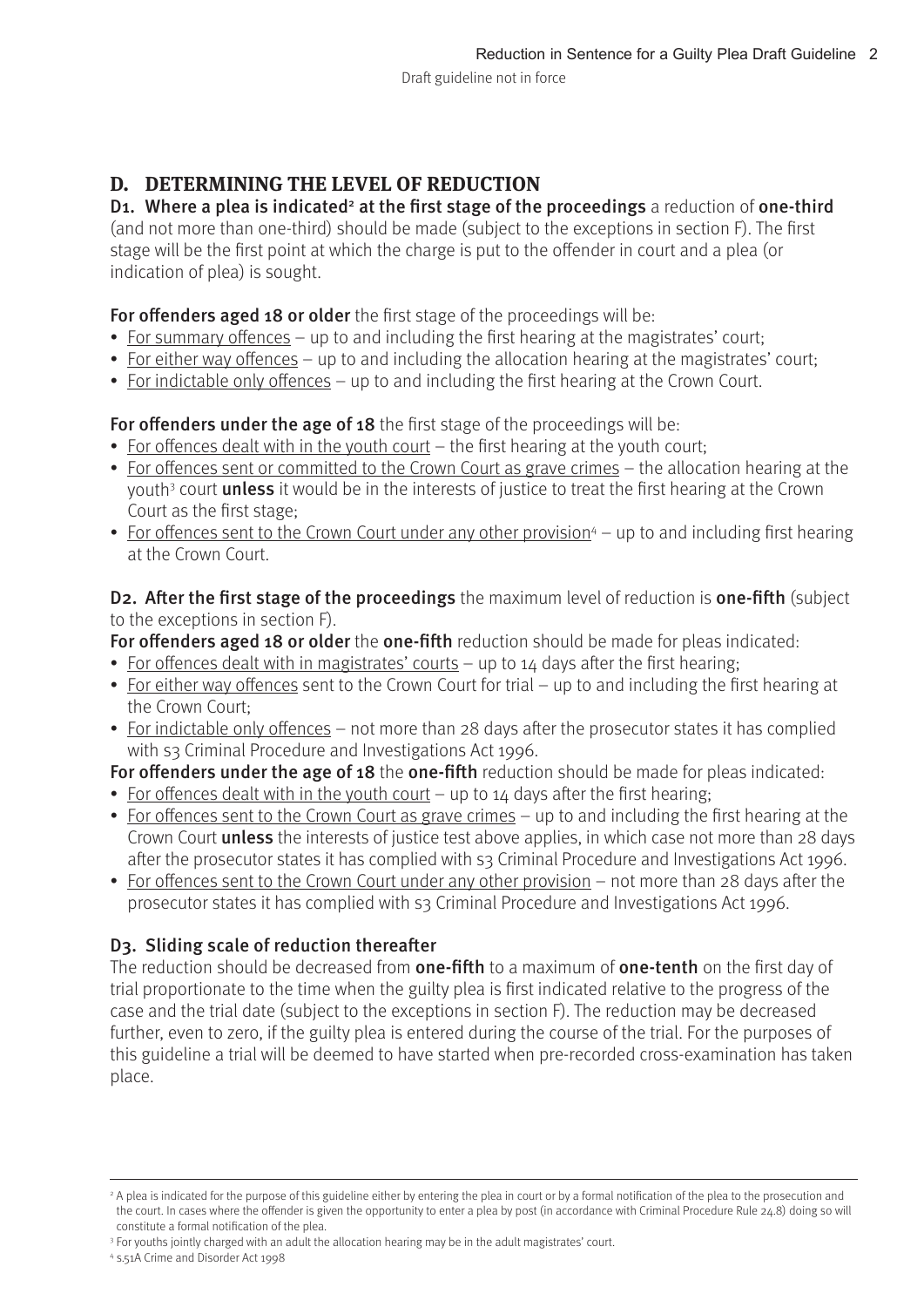## **E. APPLYING THE REDUCTION**

#### E1. Imposing one type of sentence rather than another

The reduction in sentence for a guilty plea can be taken into account by imposing one type of sentence rather than another; for example:

- by reducing a custodial sentence to a community sentence,
- by reducing an immediate custodial sentence to a suspended sentence order, or
- by reducing a community sentence to a fine.

If the court has proceeded on that basis there should be no further reduction on account of the guilty plea.

#### E2. More than one summary offence

When dealing with more than one summary offence, the aggregate sentence is limited to a maximum of six months. Allowing for a reduction for each guilty plea, consecutive sentences might result in the imposition of the maximum six month sentence. Where this is the case, the court **may** make a modest *additional* reduction to the *overall* sentence to reflect the benefits derived from the guilty pleas.

### E3. Keeping an either way case in the magistrates' court to reflect a guilty plea

Reducing a custodial sentence to reflect a guilty plea may enable a magistrates' court to retain jurisdiction of an either way offence rather than committing the case for sentence at the Crown Court. In such cases a magistrates' court may pass a sentence of up to six months.

#### E4. Sentencing up to 24 months detention and training order for youth offences

A detention and training order of 24 months may be imposed on an offender aged under 18 if the offence is one which but for the plea would have attracted a sentence of detention in excess of 24 months under section 91 of the Powers of Criminal Courts (Sentencing) Act 2000.

# **F. EXCEPTIONS**

## F1. Further information or advice necessary before indicating plea

Where **all three** of the following apply:

- 1. At or before the first stage of the proceedings (see D1 above) the offender although he has not indicated a guilty plea – has identified to the court and/or the prosecutor the conduct which he admits; and
- 2. had insufficient information about the allegations to know whether he was guilty of the offence; and
- 3. it was necessary for him to receive advice and/or to see evidence in order for him to decide whether he should plead guilty;

a reduction of one-third should be made where the guilty plea is indicated immediately after he receives the advice and/or sees the evidence.

For the avoidance of doubt this exception does not apply where an offender has exercised his right not to admit what he knows he has done until he sees the strength of the evidence against him.

## F2. Initial details of the prosecution case (IDPC) not served before the first hearing

If the prosecutor has not made the IDPC available to an offender charged with an either way or indictable only offence at or before the beginning of the day of the first hearing and the offender indicates a guilty plea to the court and the prosecutor within  $14$  days of service of the IDPC, the plea should be taken as having been indicated at the first stage of proceedings.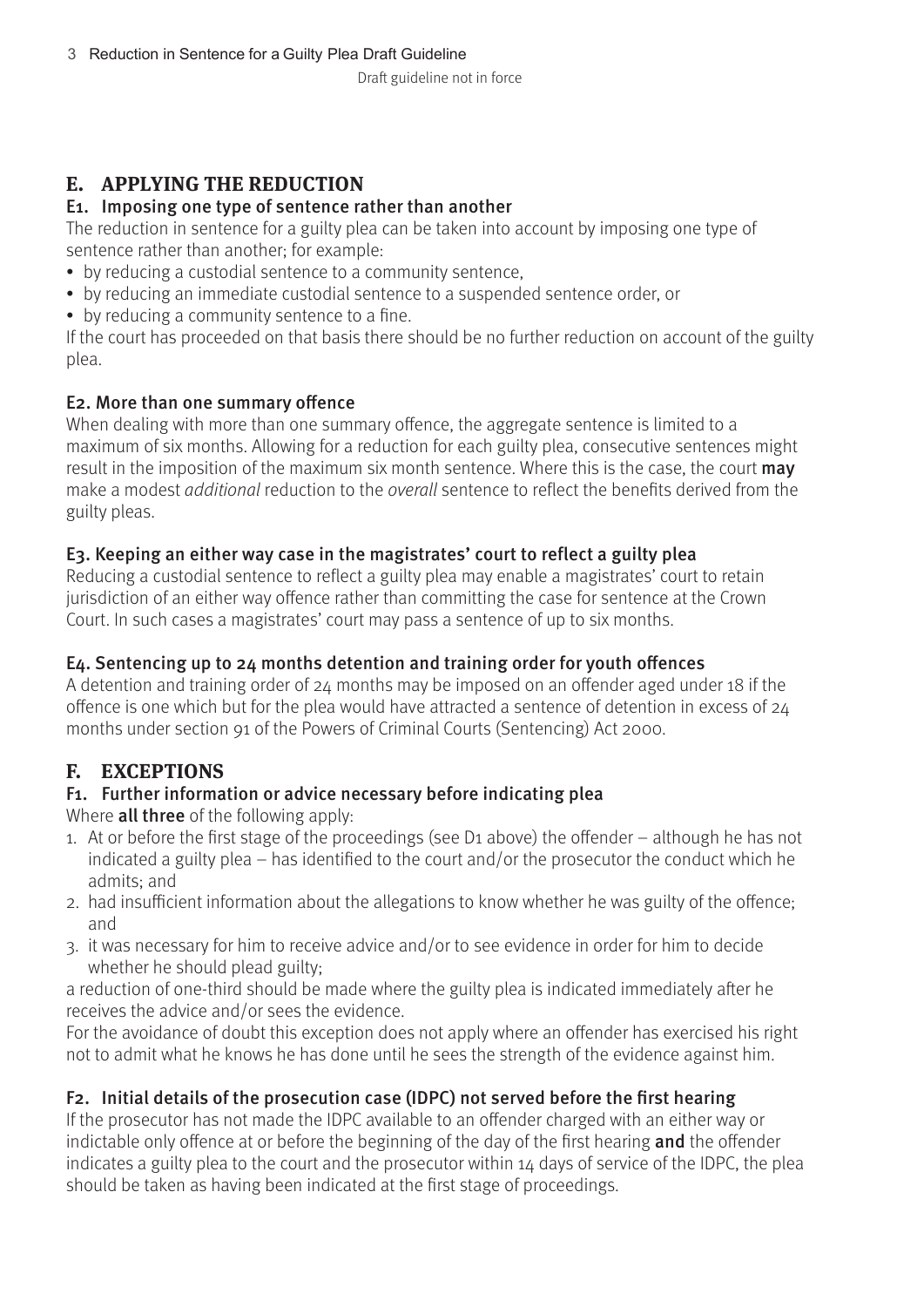#### F3. Newton Hearings and special reasons hearings

In circumstances where an offender's version of events is rejected at a Newton Hearing<sup>5</sup> or special reasons hearing,<sup>6</sup> the reduction which would have been available at the stage of proceedings the plea was indicated should normally be halved. Where witnesses are called during such a hearing, it may be appropriate further to decrease the reduction.

#### F4. Exceptionally complex and time consuming cases in the Crown Court

A reduction **up to** but not exceeding the maximum of one-third **may** be made for a plea indicated later than the first stage of the proceedings if the trial was likely to have taken up a very substantial amount of court time and/or would have involved a very substantial number of witnesses having to give evidence.

#### F5. Offender convicted of a lesser or different offence

If an offender is convicted of a lesser or different offence from that originally charged, and he has earlier made an unequivocal indication of a guilty plea to this lesser or different offence to the prosecution and the court, the court should give the level of reduction that is appropriate to the stage in the proceedings at which this indication of plea (to the lesser or different offence) was made.

#### F6. Minimum sentence under section 51A of the Firearms Act 1968

There can be no reduction for a guilty plea if the effect of doing so would be to reduce the length of sentence below the required minimum term.

#### F7. Appropriate custodial sentences for persons aged 18 or over when convicted under the Prevention of Crime Act 1953 and Criminal Justice Act 1988 and prescribed custodial sentences under the Power of Criminal Courts (Sentencing) Act 2000

In circumstances where:

- an *appropriate* custodial sentence of at least six months falls to be imposed on a person aged 18 or over who has been convicted under sections 1 or 1A of the Prevention of Crime Act 1953; or sections 139, 139AA or 139A of the Criminal Justice Act 1988 (certain possession of knives or offensive weapon offences) or
- a prescribed custodial sentence falls to be imposed under section 110 of the Power of Criminal Courts (Sentencing) Act 2000 (drug trafficking offences) or section 111 of the Power of Criminal Courts (Sentencing) Act 2000 (burglary offences),

the maximum reduction available for a guilty plea is one-fifth of the appropriate or prescribed custodial period.

#### F8. Appropriate custodial sentences for persons aged at least 16 but under 18 when convicted under the Prevention of Crime Act 1953 and Criminal Justice Act 1988

In circumstances where an appropriate custodial sentence of a Detention and Training Order of at least four months falls to be imposed on a person who is aged at least 16 but under 18, who has been convicted under sections 1 or 1A of the Prevention of Crime Act 1953; or sections 139, 139AA or 139A of the Criminal Justice Act 1988 (certain possession of knives or offensive weapon offences) the court may impose any sentence that it considers appropriate, having taken into consideration the general principles in this guideline.

avoiding endorsement or disqualification. This may involve calling witnesses to give evidence.

<sup>5</sup> A Newton hearing is held when an offender pleads guilty but disputes the case as put forward by the prosecution and the dispute would make a difference to the sentence. The judge will normally hear evidence from witnesses to decide which version of the disputed facts to base the sentence on. 6 A special reasons hearing occurs when an offender is convicted of an offence carrying mandatory licence endorsement or disqualification from driving and seeks to persuade the court that there are extenuating circumstances relating to the offence that the court should take into account by reducing or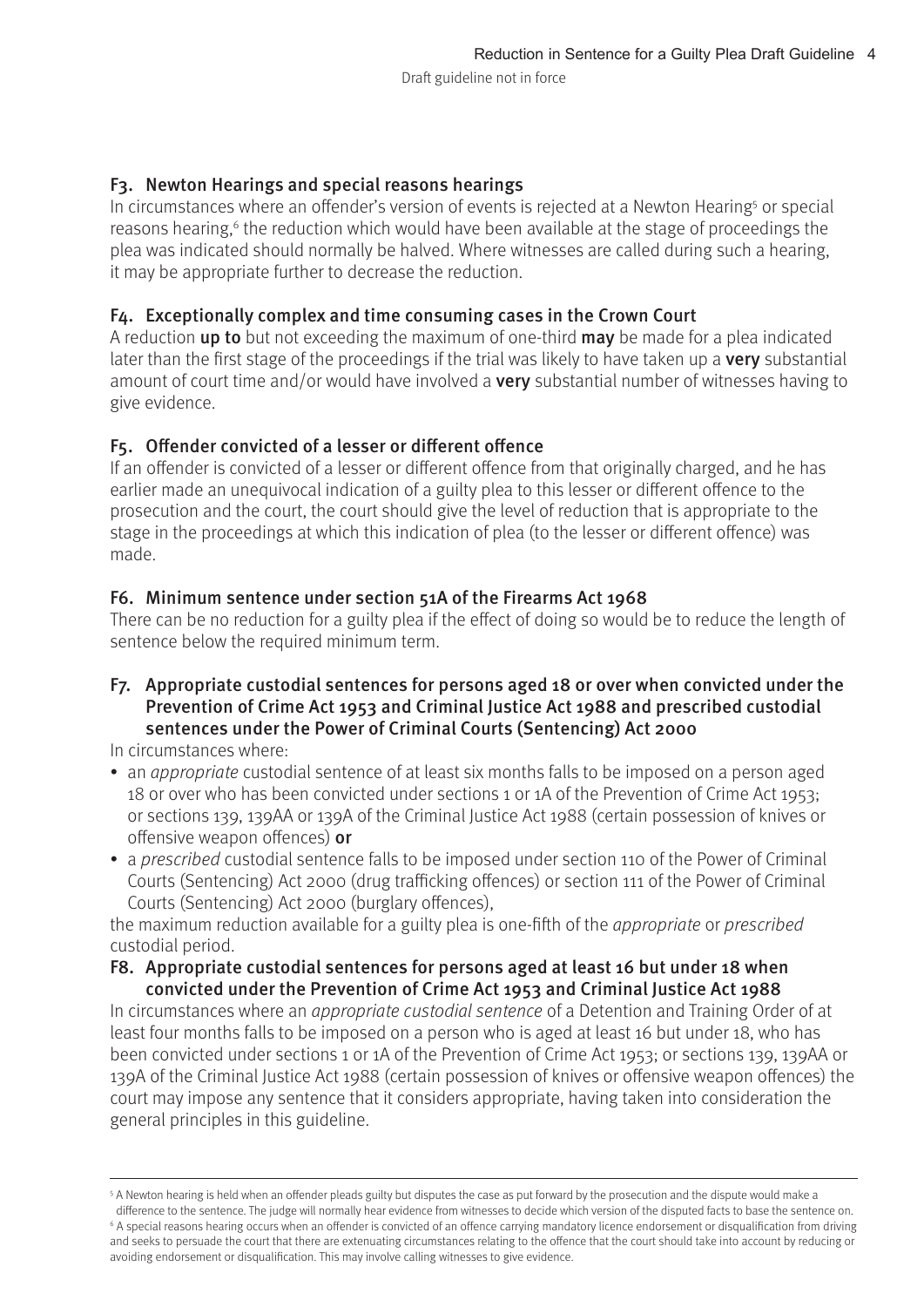### **G. MANDATORY LIFE SENTENCES FOR MURDER**

Murder is the most serious criminal offence and the sentence prescribed is different from all other sentences. By law, the sentence for murder is imprisonment (detention) for life and an offender will remain subject to the sentence for the rest of his life.

Given the special characteristic of the offence of murder and the unique statutory provision in Schedule 21 of the Criminal Justice Act 2003 of starting points for the minimum term to be served by an offender, careful consideration has to be given to the extent of any reduction for a guilty plea and to the need to ensure that the minimum term properly reflects the seriousness of the offence. Whilst the general principles continue to apply (both that a guilty plea should be encouraged and that the extent of any reduction should reduce if the indication of plea is later than the first stage of the proceedings) the process of determining the level of reduction will be different.

#### Determining the level of reduction

Whereas a court should consider the fact that an offender has pleaded guilty to murder when deciding whether it is appropriate to order a whole life term, where a court determines that there should be a whole life minimum term, there will be no reduction for a guilty plea.

In other circumstances:

- the court will weigh carefully the overall length of the minimum term taking into account other reductions for which the offender may be eligible so as to avoid a combination leading to an inappropriately short sentence;
- where it is appropriate to reduce the minimum term having regard to a plea of guilty, the reduction will not exceed one-sixth and will never exceed five years;
- the maximum reduction of one-sixth or five years (whichever is less) should only be given when a guilty plea has been indicated at the first stage of the proceedings. Lesser reductions should be given for guilty pleas after that point, with a maximum of one-twentieth being given for a guilty plea on the day of trial.

The exceptions relating to further information or advice necessary before indicating a plea, late service of IDPC and Newton hearings, outlined at F1 to F3 above, apply to murder cases.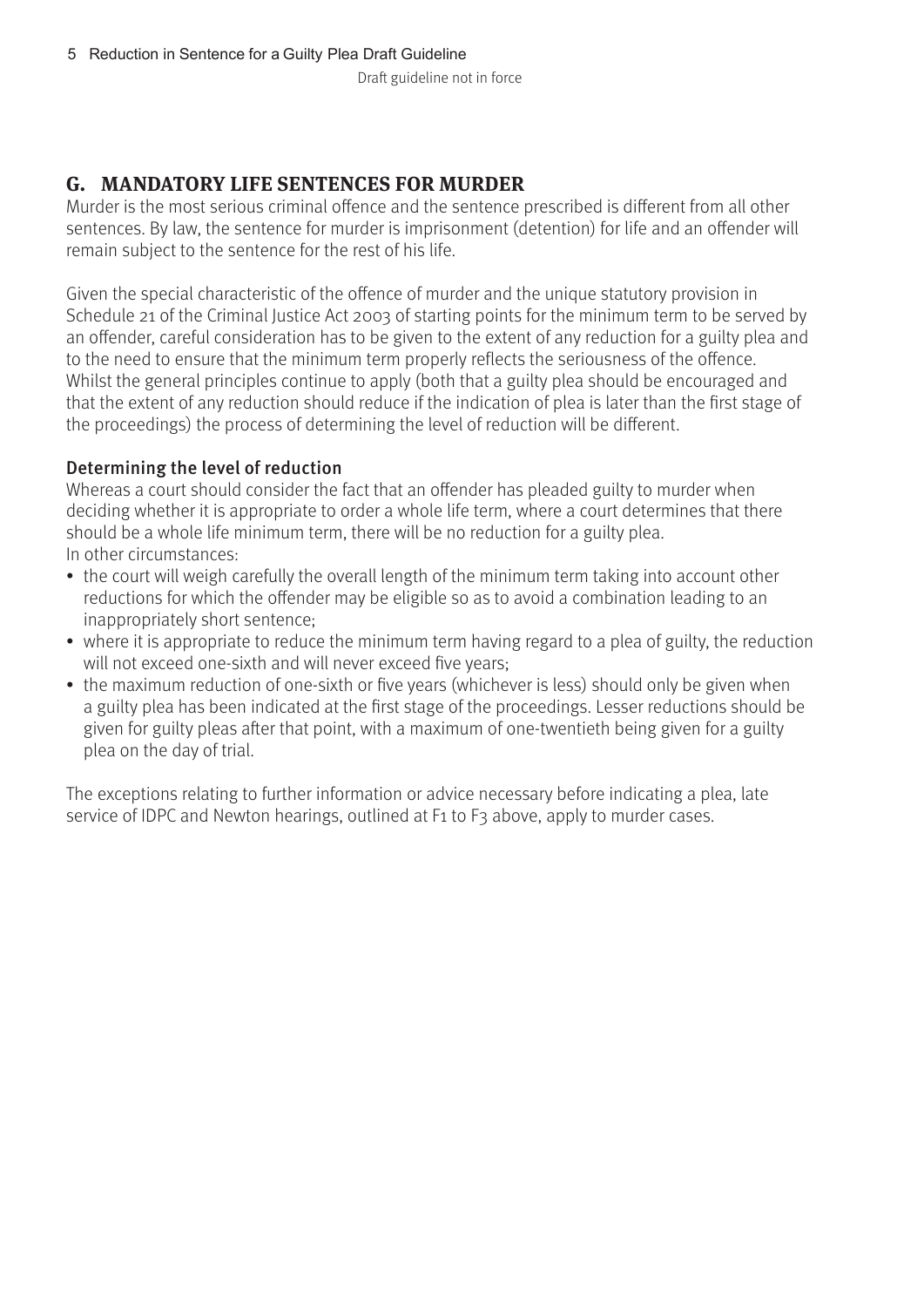# Appendix 1

# Flowchart illustrating reductions for either way offences

(offences that can be tried in a magistrates' court or the Crown Court)

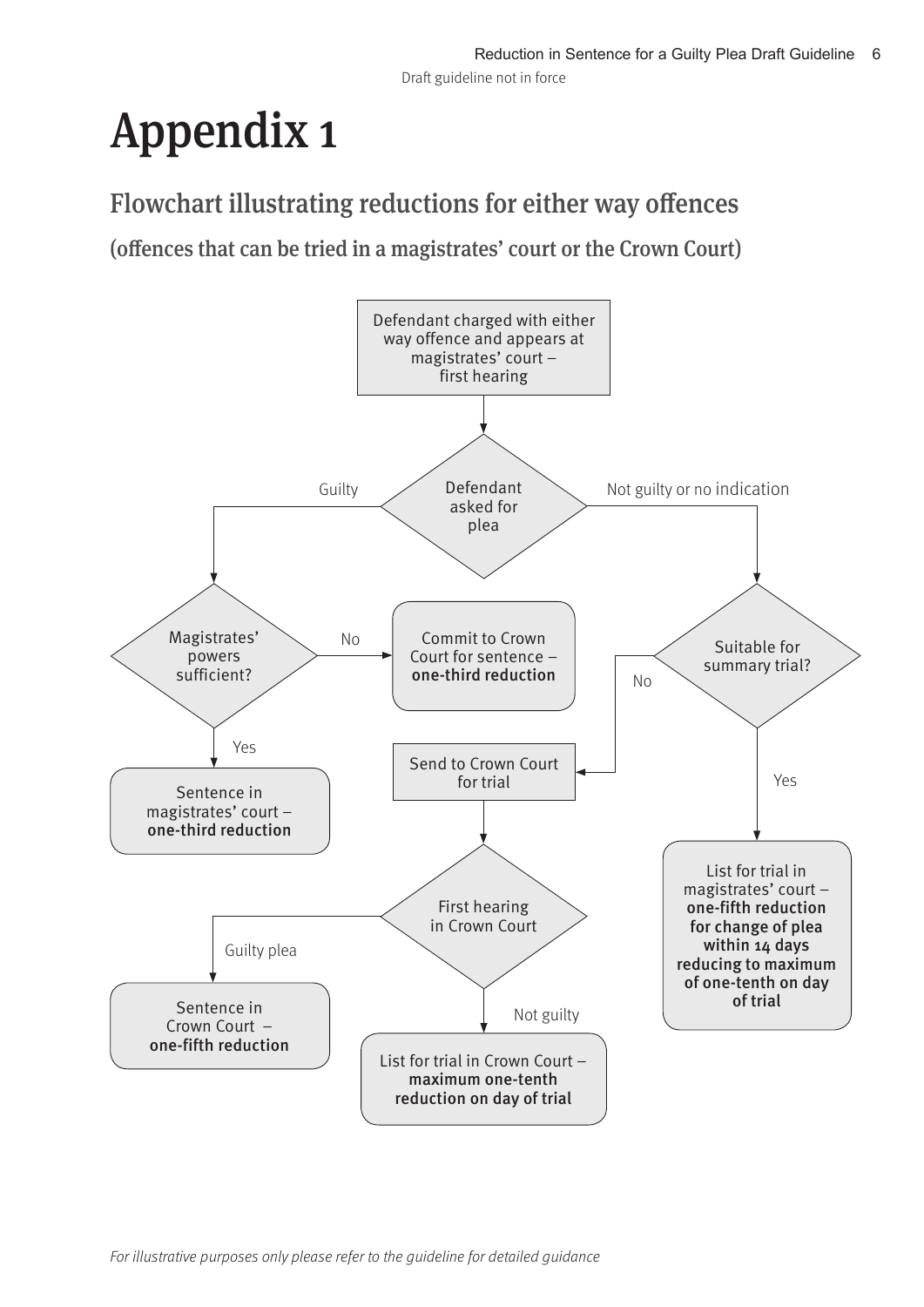7 Reduction in Sentence for a Guilty Plea Draft Guideline

Draft guideline not in force

# Appendix 2

# Flowchart illustrating reductions for summary only offences

(offences that can be tried only in a magistrates' court)

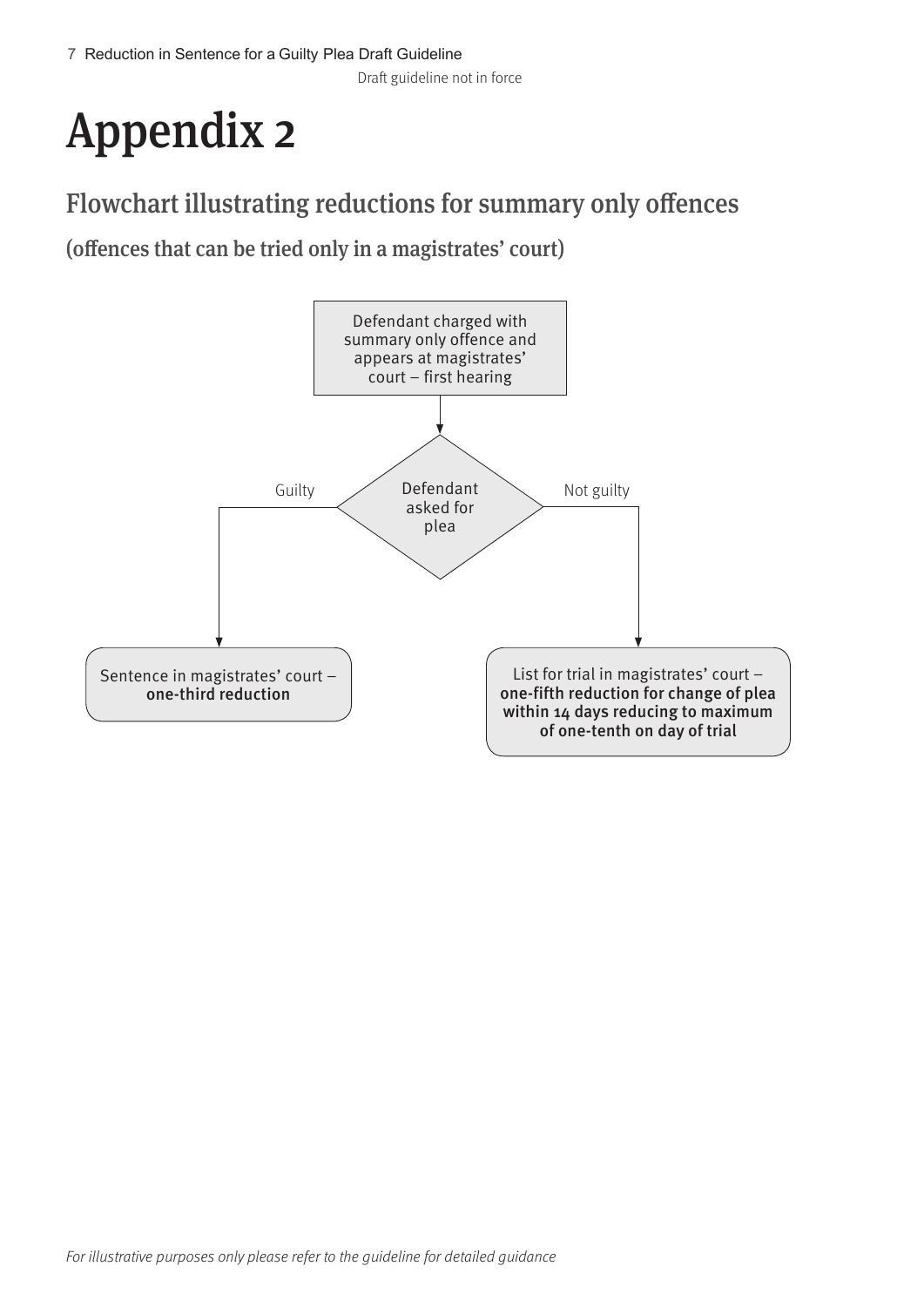# Appendix 3

Flowchart illustrating reductions for indictable only offences

(offences that can be tried only in the Crown Court excluding murder)

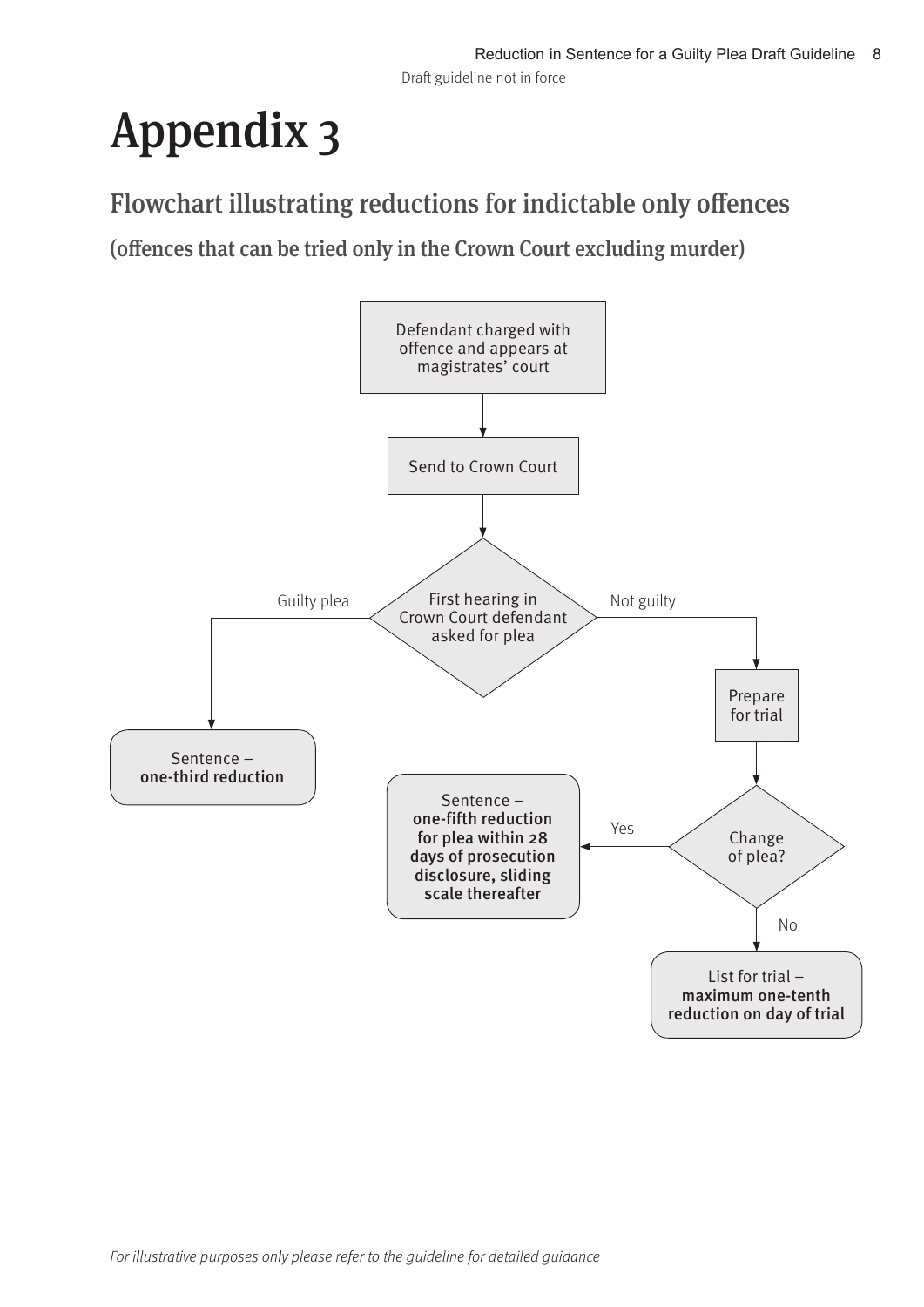# Appendix 4

Flowchart illustrating reductions for offenders aged under 18 years

(offences that can be tried in a youth court or the Crown Court)

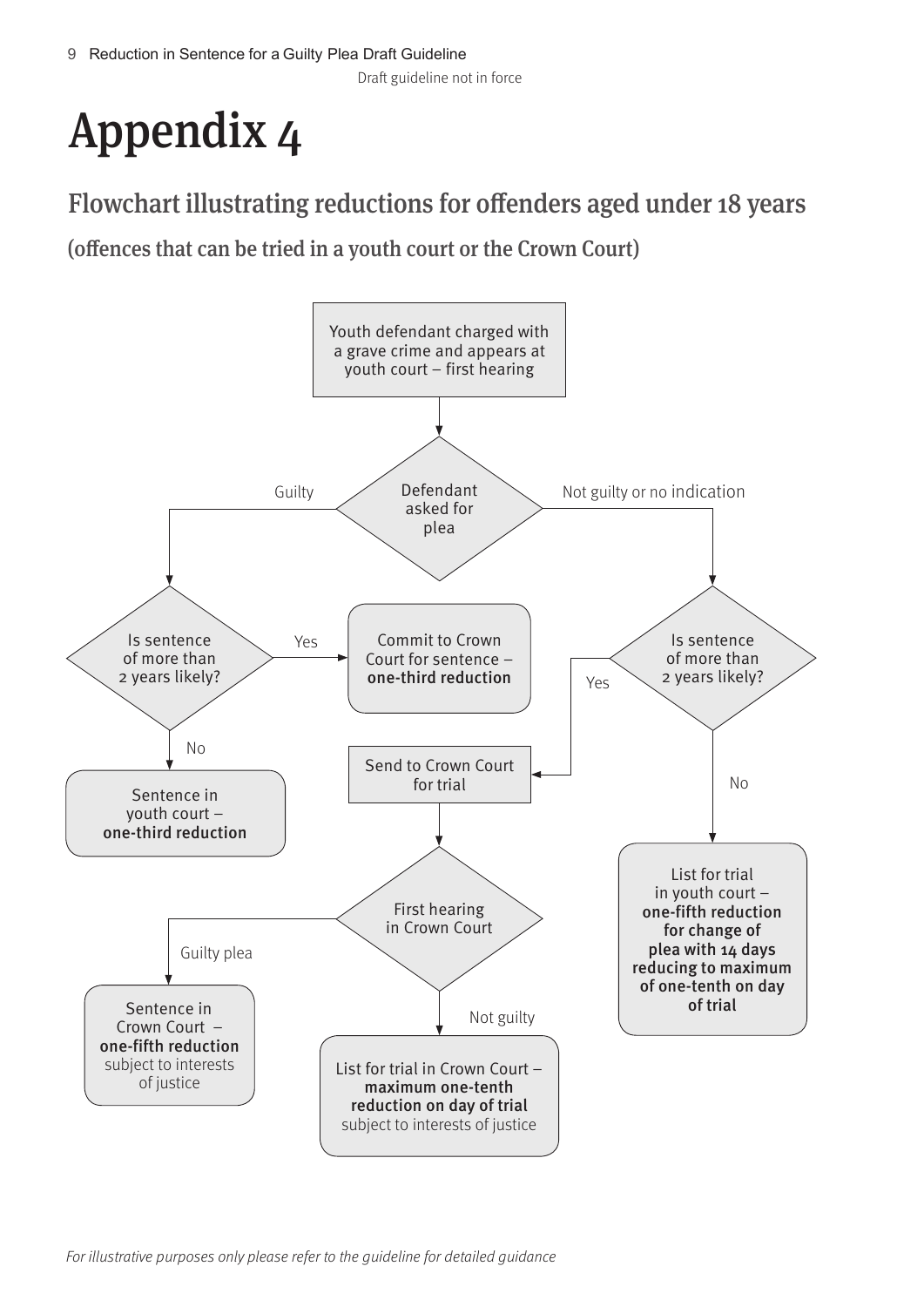# Appendix 5

Flowchart illustrating reductions for offenders aged under 18 years

(offences that must be dealt with in the youth court)